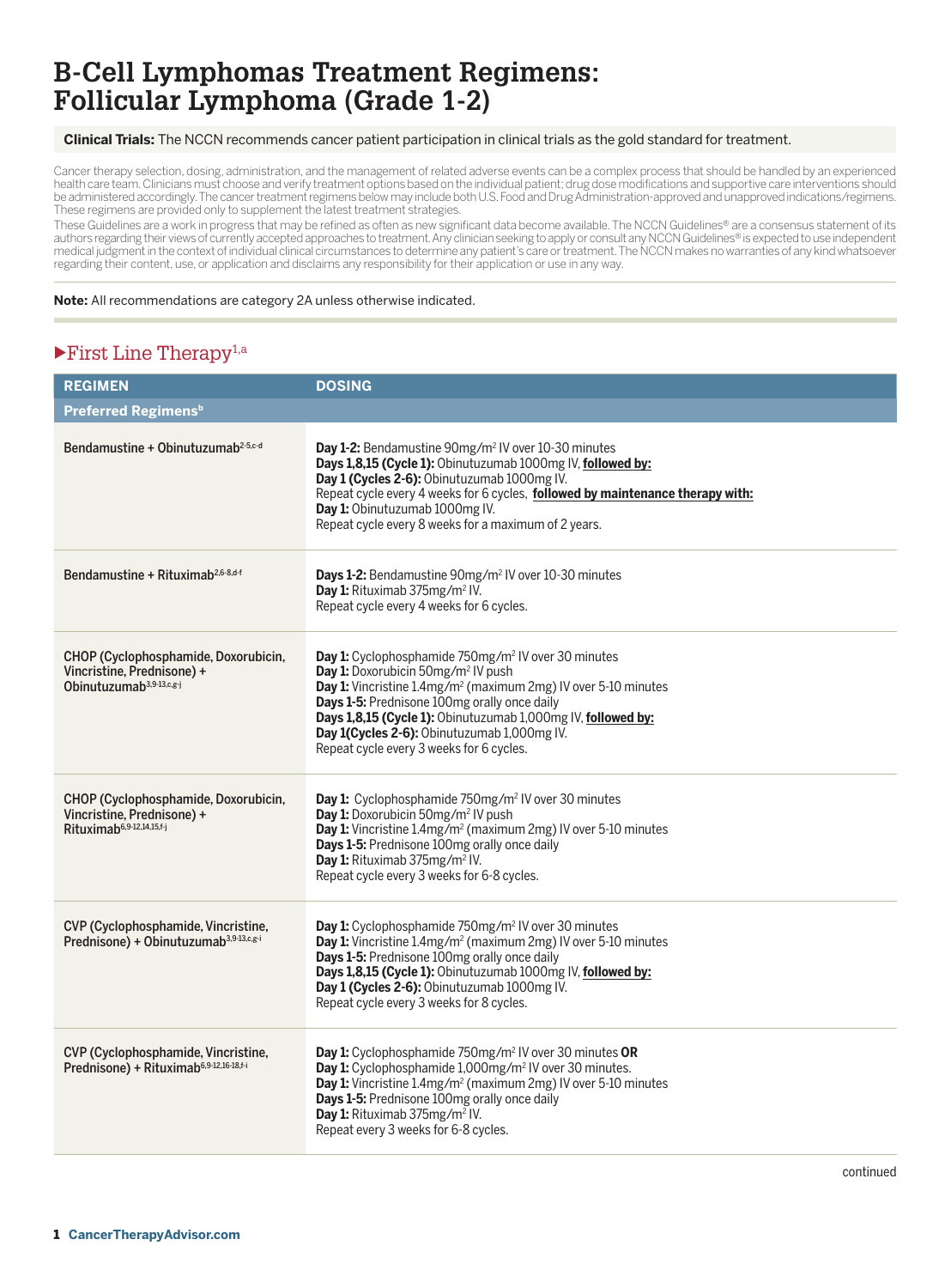# $\blacktriangleright$  First Line Therapy<sup>1,a</sup> (continued)

| <b>REGIMEN</b>                                                    | <b>DOSING</b>                                                                                                                                                                                                                                                                                                                                                                                                                                                                                                                                                                                                                                                                                                                                                                                                                                                                                                                                                                                                                                                                                                                                                                                                                                             |
|-------------------------------------------------------------------|-----------------------------------------------------------------------------------------------------------------------------------------------------------------------------------------------------------------------------------------------------------------------------------------------------------------------------------------------------------------------------------------------------------------------------------------------------------------------------------------------------------------------------------------------------------------------------------------------------------------------------------------------------------------------------------------------------------------------------------------------------------------------------------------------------------------------------------------------------------------------------------------------------------------------------------------------------------------------------------------------------------------------------------------------------------------------------------------------------------------------------------------------------------------------------------------------------------------------------------------------------------|
| <b>Preferred Regimens<sup>b</sup></b> (continued)                 |                                                                                                                                                                                                                                                                                                                                                                                                                                                                                                                                                                                                                                                                                                                                                                                                                                                                                                                                                                                                                                                                                                                                                                                                                                                           |
| Lenalidomide + Rituximab <sup>6,19-22,f,k</sup>                   | Days 2-22: Lenalidomide 20mg orally once daily<br>Days 1,8,15,22 (Cycle 1): Rituximab 375mg/m <sup>2</sup> IV, followed by:<br>Day 1 (Cycles 2-6): Rituximab 375mg/m <sup>2</sup> IV.<br>Repeat cycle every 4 weeks for 6 cycles, conditionally followed by:<br><b>Days 1-28:</b> Lenalidomide 10mg once daily (for patients achieving a complete response [CR]).<br>Repeat cycle every 4 weeks for 12 cycles, with:<br><b>Day 1:</b> Rituximab 375 mg/m <sup>2</sup> IV.<br>Repeat cycle every 8 weeks for 6 cycles.<br><b>OR</b><br>Days 2-22: Lenalidomide 20mg orally once daily<br>Days 1,8,15,22 (Cycle 1): Rituximab 375mg/m <sup>2</sup> IV, followed by:<br>Day 1 (Cycles 2-6): Rituximab 375mg/m <sup>2</sup> IV<br>Repeat cycle every 4 weeks for 6 cycles, conditionally followed by:<br><b>Days 1-28:</b> Lenalidomide 20mg orally once daily (for patients achieving a partial response [PR]<br>until CR is achieved), followed by:<br>Days 1-28: Lenalidomide 10mg orally once daily to complete a total of 12 cycles.<br>Repeat cycle every 4 weeks for 3-6 cycles until complete clinical response followed by 6-9 cycles<br>after CR achieved. with:<br>Day 1: Rituximab 375mg/m <sup>2</sup> IV.<br>Repeat every 8 weeks for 6 cycles. |
| <b>Other Recommended Regimens</b>                                 |                                                                                                                                                                                                                                                                                                                                                                                                                                                                                                                                                                                                                                                                                                                                                                                                                                                                                                                                                                                                                                                                                                                                                                                                                                                           |
| Lenalidomide + Obinutuzumab<br>(Category 2B)3,19,23,24,c,k        | Days 1-21 (Cycles 1-6): Lenalidomide 20mg orally once daily<br>Days 1,8,15 (Cycle 1): Obinutuzumab 1000mg IV, followed by:<br>Day 1 (Cycles 2-6): Obinutuzumab 1000mg IV.<br>Repeat cycle every 4 weeks for 6 cycles, followed by:<br>Days 1-21 (Cycles 7-18): Lenalidomide 10mg orally once daily<br>Day 1 (odd numbered cycles beginning with Cycle 7): Obinutuzumab 1000mg IV.<br>Repeat cycle every 4 weeks for a maximum of 12 cycles, followed by:<br>Day 1: Obinutuzumab 1000mg IV.<br>Repeat cycle every 8 weeks for 6 cycles.                                                                                                                                                                                                                                                                                                                                                                                                                                                                                                                                                                                                                                                                                                                    |
| Rituximab<br>(consider for low tumor burden) <sup>6,25-27,f</sup> | <b>Days 1,8,15,22:</b> Rituximab 375mg/m <sup>2</sup> IV.<br>Administer for one 4-week cycle.                                                                                                                                                                                                                                                                                                                                                                                                                                                                                                                                                                                                                                                                                                                                                                                                                                                                                                                                                                                                                                                                                                                                                             |

#### uFirst-Line Therapy for Elderly or Infirm (if none of the above regimens are expected to be tolerable in the opinion of the treating physician)<sup>1,a</sup>

| <b>Preferred Regimens</b>                          |                                                                                                                                                                                                                                                                                                                                                                                                                                                 |
|----------------------------------------------------|-------------------------------------------------------------------------------------------------------------------------------------------------------------------------------------------------------------------------------------------------------------------------------------------------------------------------------------------------------------------------------------------------------------------------------------------------|
| Rituximab <sup>6, 25-27,f</sup>                    | <b>Days 1,8,15,22:</b> Rituximab $375$ mg/m <sup>2</sup> IV.<br>Administer for one 4-week cycle.                                                                                                                                                                                                                                                                                                                                                |
| <b>Other Recommended Regimens</b>                  |                                                                                                                                                                                                                                                                                                                                                                                                                                                 |
| Chlorambucil <sup>28-30,1</sup>                    | <b>Days 1-28:</b> Chlorambucil 0.1mg/kg orally once daily.<br>Repeat cycle every 4 weeks.<br>0R<br><b>Day 1:</b> Chlorambucil 40mg/m <sup>2</sup> orally once daily.<br>Repeat cycle every 4 weeks.                                                                                                                                                                                                                                             |
| Chlorambucil + Rituximab <sup>6,28,31,32,f,l</sup> | Days 1,8,15,22: Rituximab $375mg/m^2$ IV, with:<br>Day 1-42: Chlorambucil 6mg/m <sup>2</sup> IV orally once daily.<br>Administer for one 6-week cycle, conditionally followed by consolidation therapy with:<br>Day 1: Rituximab 375mg/m <sup>2</sup> IV, with:<br><b>Days 1-14:</b> Chlorambucil 6mg/m <sup>2</sup> IV orally once daily.<br>Repeat cycle every 4 weeks for 4 cycles (for patients who have had a response after first cycle). |
| Cyclophosphamide <sup>9,33,i</sup>                 | Days 1-28: Cyclophosphamide 50-100mg/m <sup>2</sup> orally once daily.<br>Repeat cycle every 4 weeks.                                                                                                                                                                                                                                                                                                                                           |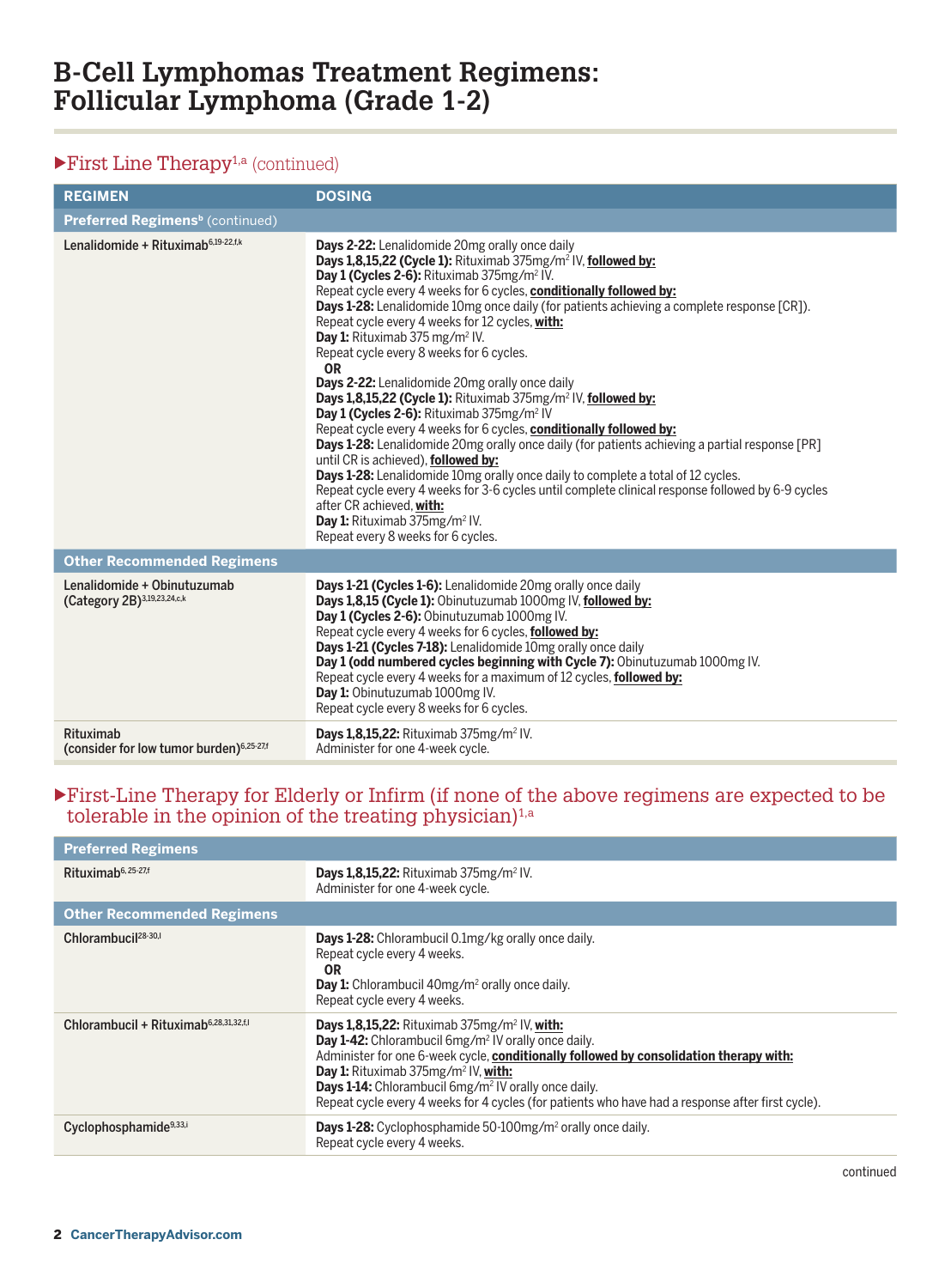#### uFirst-Line Therapy for Elderly or Infirm (if none of the above regimens are expected to be tolerable in the opinion of the treating physician)<sup>1,a</sup> (continued)

| <b>REGIMEN</b>                                        | <b>DOSING</b>                                                                                                                                                                                                                               |
|-------------------------------------------------------|---------------------------------------------------------------------------------------------------------------------------------------------------------------------------------------------------------------------------------------------|
| <b>Other Recommended Regimens (continued)</b>         |                                                                                                                                                                                                                                             |
| Cyclophosphamide + Rituximab <sup>6,9,33,f,i</sup>    | <b>Day 1:</b> Rituximab $375$ mg/m <sup>2</sup> IV<br>Day 1: Cyclophosphamide 750mg/m <sup>2</sup> IV over 30 minutes OR<br>Day 1: Cyclophosphamide 1000mg/m <sup>2</sup> IV over 30 minutes.<br>Repeat cycle every 3 weeks for 6-8 cycles. |
| Ibritumomab tiuxetan (Category 2B) <sup>34,35,m</sup> | See NCCN B-Cell Lymphoma guidelines (Follicular Lymphoma [grade 1-2]) <sup>1</sup>                                                                                                                                                          |

## $\blacktriangleright$  First-Line Consolidation or Extended Dosing (optional)<sup>1,a</sup>

| <b>Preferred Regimens Following Chemoimmunotherapy</b>                                                                  |                                                                                                   |  |
|-------------------------------------------------------------------------------------------------------------------------|---------------------------------------------------------------------------------------------------|--|
| Rituximab Maintenance (Category 1; for<br>patients initially presenting with high<br>tumor burden) <sup>6,36-38,f</sup> | <b>Day 1:</b> Rituximab $375$ mg/m <sup>2</sup> IV.<br>Repeat cycle every 8-12 weeks for 2 years. |  |
| Obinutuzumab Maintenance <sup>3-5,c</sup>                                                                               | Day 1: Obinutuzumab 1000mg IV.<br>Repeat cycle every 8 weeks for 12 doses.                        |  |
| <b>Other Recommended Regimens</b>                                                                                       |                                                                                                   |  |
| Rituximab Consollidation (if initially<br>treated with single-agent Rituximab) <sup>6,36-38,f</sup>                     | <b>Day 1:</b> Rituximab $375mg/m^2$ IV.<br>Repeat cycle every 8 weeks for 4 cycles.               |  |
| Ibritumomab tiuxetan (Category 2B) <sup>34,35,m</sup>                                                                   | See NCCN B-Cell Lymphoma guidelines (Follicular Lymphoma [grade 1-2]) <sup>1</sup>                |  |

# $\blacktriangleright$  Second-Line and Subsequent Therapy<sup>1,a</sup>

| Day 1-2: Bendamustine 90mg/m <sup>2</sup> IV over 10-30 minutes<br>Days 1,8,15 (Cycle 1): Obinutuzumab 1000mg IV, followed by:<br>Day 1 (Cycles 2-6): Obinutuzumab 1000mg IV.<br>Repeat cycle every 4 weeks for 6 cycles, followed by maintenance therapy with:<br>Day 1: Obinutuzumab 1000mg IV.<br>Repeat cycle every 8 weeks for a maximum of 2 years.                                                          |
|--------------------------------------------------------------------------------------------------------------------------------------------------------------------------------------------------------------------------------------------------------------------------------------------------------------------------------------------------------------------------------------------------------------------|
| Days 1-2: Bendamustine 90mg/m <sup>2</sup> IV over 10-30 minutes<br>Day 1: Rituximab 375mg/m <sup>2</sup> IV.<br>Repeat cycle every 4 weeks for 6 cycles.                                                                                                                                                                                                                                                          |
| Day 1: Cyclophosphamide 750mg/m <sup>2</sup> IV over 30 minutes<br>Day 1: Doxorubicin 50mg/m <sup>2</sup> IV push<br><b>Day 1:</b> Vincristine 1.4mg/m <sup>2</sup> (maximum 2mg) IV over 5-10 minutes<br>Days 1-5: Prednisone 100mg orally once daily<br>Days 1,8,15 (Cycle 1): Obinutuzumab 1,000mg IV, followed by:<br>Day 1 (Cycles 2-6): Obinutuzumab 1,000mg IV.<br>Repeat cycle every 3 weeks for 6 cycles. |
| Day 1: Cyclophosphamide 750mg/m <sup>2</sup> IV over 30 minutes<br>Day 1: Doxorubicin 50mg/m <sup>2</sup> IV push<br><b>Day 1:</b> Vincristine 1.4mg/m <sup>2</sup> (maximum 2mg) IV over 5-10 minutes<br>Days 1-5: Prednisone 100mg orally once daily<br>Day 1: Rituximab 375mg/m <sup>2</sup> IV.<br>Repeat cycle every 3 weeks for 6-8 cycles.                                                                  |
| <b>Day 1:</b> Cyclophosphamide 750mg/m <sup>2</sup> IV over 30 minutes<br><b>Day 1:</b> Vincristine 1.4mg/m <sup>2</sup> (maximum 2mg) IV over 5-10 minutes<br>Days 1-5: Prednisone 100mg orally once daily<br>Days 1,8,15 (Cycle 1): Obinutuzumab 1000mg IV, followed by:<br>Day 1 (Cycles 2-6): Obinutuzumab 1000mg IV.<br>Repeat cycle every 3 weeks for 8 cycles.                                              |
|                                                                                                                                                                                                                                                                                                                                                                                                                    |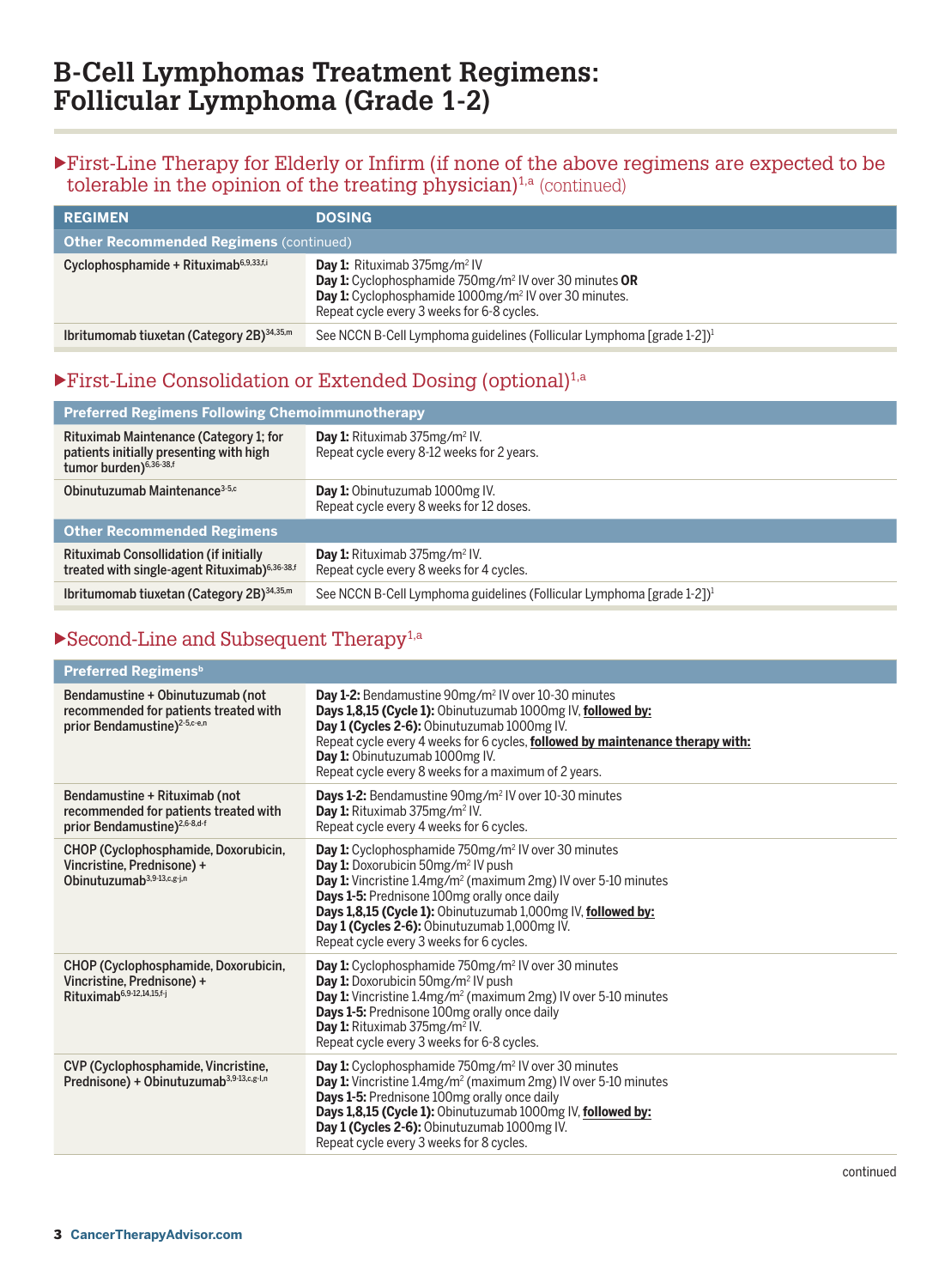## $\blacktriangleright$  Second-Line and Subsequent Therapy<sup>1,a</sup> (continued)

| <b>REGIMEN</b>                                                                                       | <b>DOSING</b>                                                                                                                                                                                                                                                                                                                                                                                                                                                                                                                           |
|------------------------------------------------------------------------------------------------------|-----------------------------------------------------------------------------------------------------------------------------------------------------------------------------------------------------------------------------------------------------------------------------------------------------------------------------------------------------------------------------------------------------------------------------------------------------------------------------------------------------------------------------------------|
| Preferred Regimens <sup>o</sup> (continued)                                                          |                                                                                                                                                                                                                                                                                                                                                                                                                                                                                                                                         |
| CVP (Cyclophosphamide, Vincristine,<br>Prednisone) + Rituximab <sup>6,9-12,16-18,f-i</sup>           | <b>Day 1:</b> Cyclophosphamide 750mg/m <sup>2</sup> IV over 30 minutes OR<br>Day 1: Cyclophosphamide 1,000mg/m <sup>2</sup> IV over 30 minutes<br>Day 1: Vincristine 1.4mg/m <sup>2</sup> (maximum 2mg) IV over 5-10 minutes<br>Days 1-5: Prednisone 100mg orally once daily.<br>Day 1: Rituximab 375mg/m <sup>2</sup> IV.<br>Repeat every 3 weeks for 6-8 cycles.                                                                                                                                                                      |
| Lenalidomide + Rituximab <sup>6,19,39,f,k</sup>                                                      | Days 1-21 (Cycles 1-12): Lenalidomide 20mg orally once daily.<br>Day 1,8,15,22 (Cycle 1): Rituximab 375mg/m <sup>2</sup> IV, followed by:<br>Day 1 (Cycles 2-5): Rituximab 375mg/m <sup>2</sup> IV.<br>Repeat cycle every 4 weeks for 12 cycles.                                                                                                                                                                                                                                                                                        |
| <b>Other Recommended Regimens<sup>o</sup></b>                                                        |                                                                                                                                                                                                                                                                                                                                                                                                                                                                                                                                         |
| Ibritumomab tiuxetan <sup>34,40,41,m</sup>                                                           | See NCCN B-Cell Lymphoma guidelines (Follicular Lymphoma [grade 1-2]) <sup>1</sup>                                                                                                                                                                                                                                                                                                                                                                                                                                                      |
| Lenalidomide (if not a candidate<br>for anti-CD20 monoclonal antibody<br>therapy) <sup>19,42,k</sup> | Days 1-21: Lenalidomide 25mg orally once daily.<br>Repeat cycle every 4 weeks for 12 cycles.                                                                                                                                                                                                                                                                                                                                                                                                                                            |
| Lenalidomide + Obinutuzumab <sup>3,19,23,24,c,k</sup>                                                | Days 1-21 (Cycles 1-6): Lenalidomide 20mg orally once daily.<br>Days 1,8,15 (Cycle 1): Obinutuzumab 1000mg IV, followed by:<br>Day 1 (Cycles 2-6): Obinutuzumab 1000mg IV.<br>Repeat cycle every 4 weeks for 6 cycles, followed by:<br>Days 1-21 (Cycles 7-18): Lenalidomide 10mg orally once daily<br>Day 1 (odd numbered cycles beginning with Cycle 7): Obinutuzumab 1000mg IV.<br>Repeat cycle every 4 weeks for a maximum of 12 cycles, followed by:<br>Day 1: Obinutuzumab 1000mg IV.<br>Repeat cycle every 8 weeks for 6 cycles. |
| Obinutuzumab <sup>3,43,c</sup>                                                                       | Days 1,8,15,22: Obinutuzumab 1000mg IV.<br>Administer for one 4-week cycle, conditionally followed by:<br>Day 1: Obinutuzumab 1,000mg IV.<br>Repeat cycle every 8 weeks for a maximum of 12 cycles (stable disease or objective response to therapy).                                                                                                                                                                                                                                                                                   |
| Rituximab <sup>6,25-27,f</sup>                                                                       | <b>Days 1,8,15,22:</b> Rituximab 375mg/m <sup>2</sup> IV.<br>Administer for one 4-week cycle.                                                                                                                                                                                                                                                                                                                                                                                                                                           |

#### $\blacktriangleright$  Second-Line and Subsequent Therapy for Elderly or Infirm (if none of the above regimens are expected to be tolerable in the opinion of the treating physician)<sup>1,a</sup>

| <b>Preferred Regimens</b>                          |                                                                                                                                                                                                                                                                                                                                                                                                                            |
|----------------------------------------------------|----------------------------------------------------------------------------------------------------------------------------------------------------------------------------------------------------------------------------------------------------------------------------------------------------------------------------------------------------------------------------------------------------------------------------|
| $Rituximab6,25-27,f$                               | <b>Days 1,8,15,22:</b> Rituximab $375$ mg/m <sup>2</sup> IV.<br>Administer for one 4-week cycle.                                                                                                                                                                                                                                                                                                                           |
| <b>Other Recommended Regimens</b>                  |                                                                                                                                                                                                                                                                                                                                                                                                                            |
| Chlorambucil <sup>28-30,1</sup>                    | <b>Days 1-28:</b> Chlorambucil 0.1mg/kg orally once daily.<br>Repeat cycle every 4 weeks.<br>0R<br><b>Day 1:</b> Chlorambucil $40mg/m^2$ orally once daily.<br>Repeat cycle every 4 weeks.                                                                                                                                                                                                                                 |
| Chlorambucil + Rituximab <sup>6,28,31,32,f,l</sup> | <b>Days 1,8,15,22:</b> Rituximab $375mg/m^2$ IV, with:<br>Day 1-42: Chlorambucil 6mg/m <sup>2</sup> IV orally once daily.<br>Administer for one 6-week cycle, followed by consolidation therapy with:<br>Day 1: Rituximab 375mg/m <sup>2</sup> IV<br>Days 1-14: Chlorambucil 6mg/m <sup>2</sup> IV orally once daily.<br>Repeat cycle every 4 weeks for 4 cycles (for patients who have had a response after first cycle). |
| Cyclophosphamide <sup>9,33,i</sup>                 | <b>Days 1-28:</b> Cyclophosphamide 50-100mg/m <sup>2</sup> orally once daily.<br>Repeat cycle every 4 weeks.                                                                                                                                                                                                                                                                                                               |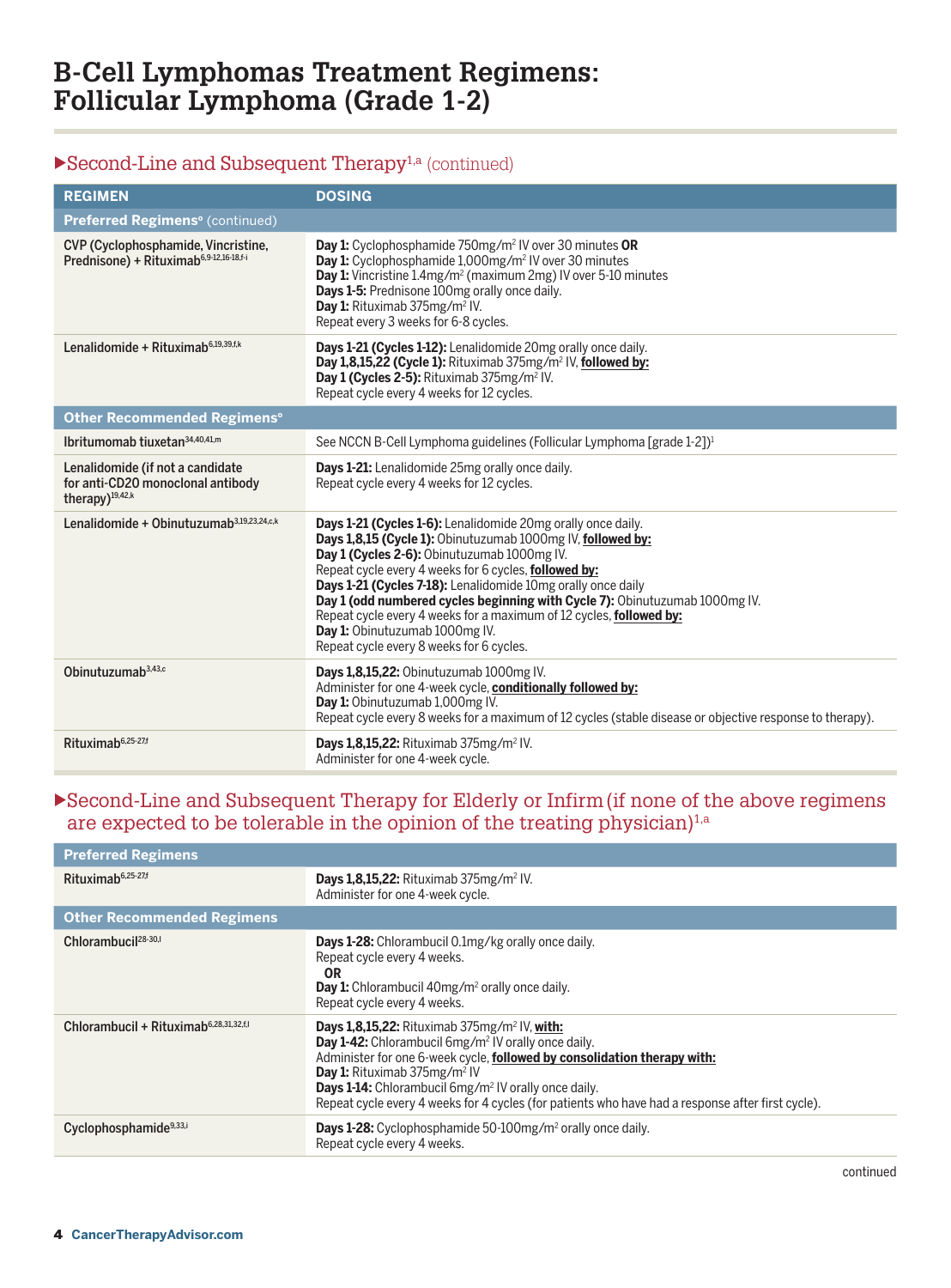### $\blacktriangleright$  Second-Line and Subsequent Therapy for Elderly or Infirm (if none of the above regimens are expected to be tolerable in the opinion of the treating physician)<sup>1, $a$ </sup> (continued)

| <b>REGIMEN</b>                                      | <b>DOSING</b>                                                                                                                                                                                                                               |
|-----------------------------------------------------|---------------------------------------------------------------------------------------------------------------------------------------------------------------------------------------------------------------------------------------------|
| <b>Other Recommended Regimens (continued)</b>       |                                                                                                                                                                                                                                             |
| Cyclophosphamide + Rituximab <sup>6,9,33,f.i</sup>  | <b>Day 1:</b> Rituximab $375$ mg/m <sup>2</sup> IV<br>Day 1: Cyclophosphamide 750mg/m <sup>2</sup> IV over 30 minutes OR<br>Day 1: Cyclophosphamide 1000mg/m <sup>2</sup> IV over 30 minutes.<br>Repeat cycle every 3 weeks for 6-8 cycles. |
| Ibritumomab tiuxetan<br>(Category 2B) $34,40,41, m$ | See NCCN B-Cell Lymphoma guidelines (Follicular Lymphoma [grade 1-2]) <sup>1</sup>                                                                                                                                                          |

## $\blacktriangleright$  Second-Line Consolidation or Extended Dosing (optional)<sup>1,a</sup>

| <b>Preferred Regimens</b>                                                       |                                                                                     |
|---------------------------------------------------------------------------------|-------------------------------------------------------------------------------------|
| Rituximab Maintenance (Category 1) <sup>6,36-38,f</sup>                         | <b>Day 1:</b> Rituximab $375mg/m^2$ IV.<br>Repeat cycle every 12 weeks for 2 years. |
| Obinutuzumab Maintenance (for<br>Rituximab-refractory disease) <sup>3-5,c</sup> | <b>Day 1:</b> Obinutuzumab 1000mg IV.<br>Repeat cycle every 8 weeks for 12 doses.   |
| Other Recommended Regimens                                                      |                                                                                     |

• High-dose therapy with autologous stem cell rescue

• Allogeneic hematopoietic cell transplant for highly selected patients

## $\blacktriangleright$  Third-Line and Subsequent Therapy<sup>1,a</sup>

| <b>Preferred Regimens</b>                                                                                                                                                                                                                                     |                                                                                     |
|---------------------------------------------------------------------------------------------------------------------------------------------------------------------------------------------------------------------------------------------------------------|-------------------------------------------------------------------------------------|
| Copanlisib (Relapsed/refractory after                                                                                                                                                                                                                         | <b>Days 1,8,15:</b> Copanlisib 60mg IV over 60 minutes.                             |
| 2 prior therapies) <sup>44-46,p</sup>                                                                                                                                                                                                                         | Repeat cycle every 4 weeks.                                                         |
| Duvelisib (Relapsed/refractory after 2                                                                                                                                                                                                                        | <b>Days 1-28:</b> Duvelisib 25mg orally twice daily.                                |
| prior therapies) <sup>47,48,q</sup>                                                                                                                                                                                                                           | Repeat cycle every 4 weeks.                                                         |
| Idelalisib (Relapsed/refractory after 2                                                                                                                                                                                                                       | <b>Days 1-28:</b> Idelalisib 150mg orally twice daily.                              |
| prior therapies) <sup>49-51,r</sup>                                                                                                                                                                                                                           | Repeat cycle every 4 weeks.                                                         |
| Umbralisib (Relapsed/refractory after 3                                                                                                                                                                                                                       | Day 1: Umbralisib 800mg orally once daily.                                          |
| prior therapies) <sup>52,53,s</sup>                                                                                                                                                                                                                           | Repeat every 4 weeks.                                                               |
| Tazemetostat ( <i>EZH2</i> mutation positive<br>relapsed/refractory disease after 2 prior<br>therapies; EZH2 wild type or unknown<br>relapsed/refractory disease in patients<br>who have no satisfactory alternative<br>treatment options) <sup>54,55,t</sup> | <b>Day 1:</b> Tazemetostat 800mg orally twice daily.<br>Repeat cycle every 4 weeks. |
| Axicabtagene ciloleucel <sup>56-59</sup>                                                                                                                                                                                                                      | See NCCN B-Cell Lymphomas guidelines (Follicular Lymphoma [grade 1-2]) <sup>1</sup> |

## $\blacktriangleright$ Third-Line and Subsequent Therapy for Elderly or Infirm<sup>1,a</sup>

| <b>Preferred Regimens</b>             |                                                   |
|---------------------------------------|---------------------------------------------------|
| Umbralisib (Relapsed/refractory after | <b>Day 1:</b> Umbralisib 800mg orally once daily. |
| $3$ prior regimens) $52,53,5$         | Repeat cycle every 4 weeks.                       |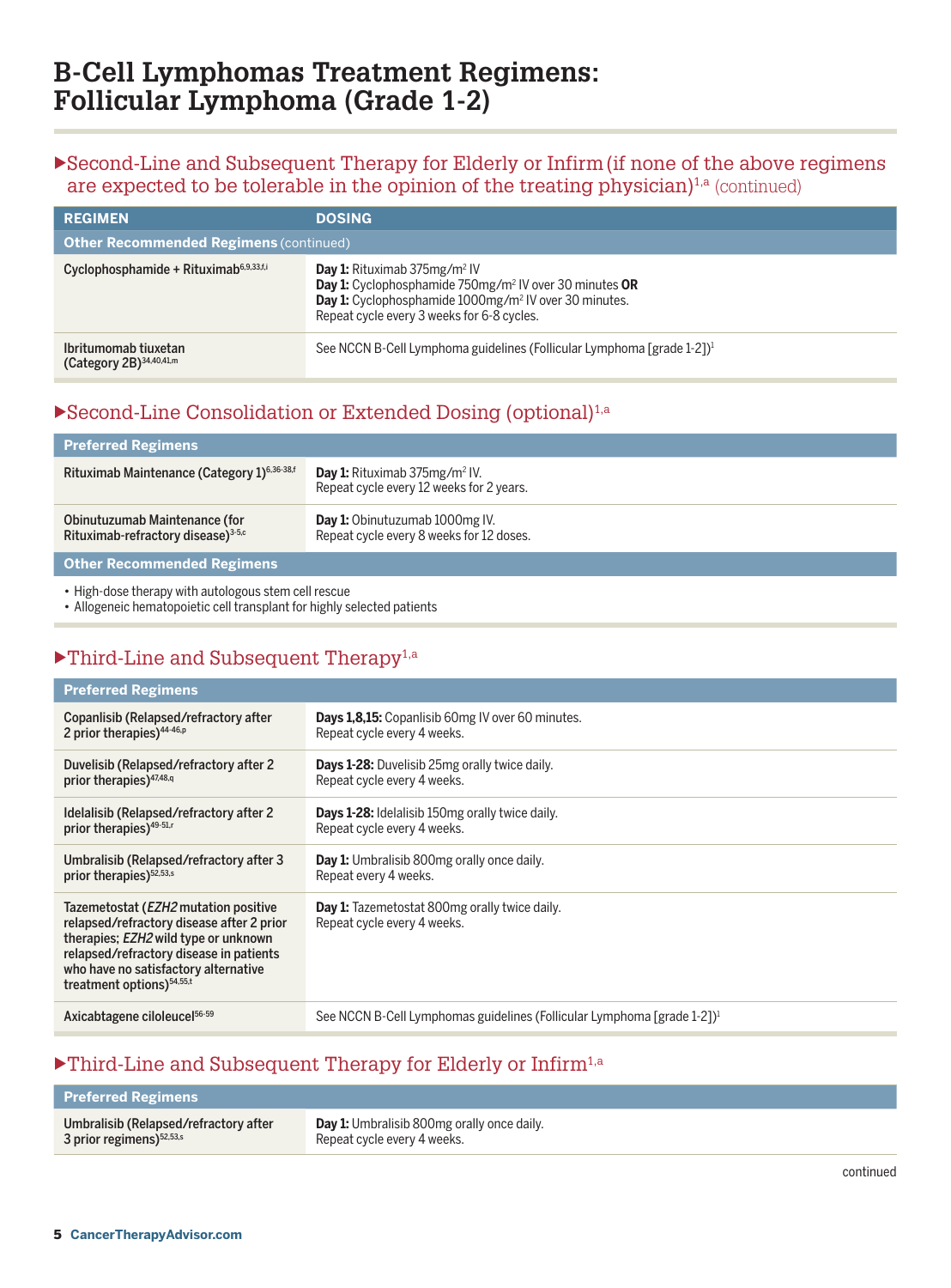### $\blacktriangleright$  Histologic Transformation to Diffuse Large B-Cell Lymphoma (DLBCL)<sup>1,a</sup>

|                                                                                                       | <b>REGIMEN</b>                                                                                                                                                                                                                                                                                                                                                                                                                                                                                                                                                                                                                                                                                                                                                                                                                                                                                                                                                                                                                                                                                                                                                                                                                                                                                                                                                                                                                                                                                                                                                                                                                                                                                                                                                                                                                                                                                                                                                                                                                                                                                                                                                                                                                                                                                                                                                                                                                                                                                                                                                                                                                                                                                                                                                                                                                                                                                                                                                                                                                                                                                                                                                                                                                                                                                                                                                                                                                                                                                | <b>DOSING</b>                                                                       |                                                                                     |                                                                                                                                                                                                                                                                                                                                                                                                   |  |
|-------------------------------------------------------------------------------------------------------|-----------------------------------------------------------------------------------------------------------------------------------------------------------------------------------------------------------------------------------------------------------------------------------------------------------------------------------------------------------------------------------------------------------------------------------------------------------------------------------------------------------------------------------------------------------------------------------------------------------------------------------------------------------------------------------------------------------------------------------------------------------------------------------------------------------------------------------------------------------------------------------------------------------------------------------------------------------------------------------------------------------------------------------------------------------------------------------------------------------------------------------------------------------------------------------------------------------------------------------------------------------------------------------------------------------------------------------------------------------------------------------------------------------------------------------------------------------------------------------------------------------------------------------------------------------------------------------------------------------------------------------------------------------------------------------------------------------------------------------------------------------------------------------------------------------------------------------------------------------------------------------------------------------------------------------------------------------------------------------------------------------------------------------------------------------------------------------------------------------------------------------------------------------------------------------------------------------------------------------------------------------------------------------------------------------------------------------------------------------------------------------------------------------------------------------------------------------------------------------------------------------------------------------------------------------------------------------------------------------------------------------------------------------------------------------------------------------------------------------------------------------------------------------------------------------------------------------------------------------------------------------------------------------------------------------------------------------------------------------------------------------------------------------------------------------------------------------------------------------------------------------------------------------------------------------------------------------------------------------------------------------------------------------------------------------------------------------------------------------------------------------------------------------------------------------------------------------------------------------------------|-------------------------------------------------------------------------------------|-------------------------------------------------------------------------------------|---------------------------------------------------------------------------------------------------------------------------------------------------------------------------------------------------------------------------------------------------------------------------------------------------------------------------------------------------------------------------------------------------|--|
|                                                                                                       | Axicabtagene ciloleucel (only after ≥2 prior<br>chemoimmunotherapy regimens) <sup>57-59,u,v</sup>                                                                                                                                                                                                                                                                                                                                                                                                                                                                                                                                                                                                                                                                                                                                                                                                                                                                                                                                                                                                                                                                                                                                                                                                                                                                                                                                                                                                                                                                                                                                                                                                                                                                                                                                                                                                                                                                                                                                                                                                                                                                                                                                                                                                                                                                                                                                                                                                                                                                                                                                                                                                                                                                                                                                                                                                                                                                                                                                                                                                                                                                                                                                                                                                                                                                                                                                                                                             |                                                                                     | See NCCN B-Cell Lymphomas guidelines (Follicular Lymphoma [grade 1-2]) <sup>1</sup> |                                                                                                                                                                                                                                                                                                                                                                                                   |  |
| Lisocabtagene maraleucel (only<br>after ≥2 prior chemoimmunotherapy<br>regimens) <sup>60,61,u,v</sup> |                                                                                                                                                                                                                                                                                                                                                                                                                                                                                                                                                                                                                                                                                                                                                                                                                                                                                                                                                                                                                                                                                                                                                                                                                                                                                                                                                                                                                                                                                                                                                                                                                                                                                                                                                                                                                                                                                                                                                                                                                                                                                                                                                                                                                                                                                                                                                                                                                                                                                                                                                                                                                                                                                                                                                                                                                                                                                                                                                                                                                                                                                                                                                                                                                                                                                                                                                                                                                                                                                               | See NCCN B-Cell Lymphomas guidelines (Follicular Lymphoma [grade 1-2]) <sup>1</sup> |                                                                                     |                                                                                                                                                                                                                                                                                                                                                                                                   |  |
|                                                                                                       | Tisagenlecleucel (only after $\geq$ 2 prior<br>chemoimmunotherapy regimens) <sup>62,63,u,v</sup>                                                                                                                                                                                                                                                                                                                                                                                                                                                                                                                                                                                                                                                                                                                                                                                                                                                                                                                                                                                                                                                                                                                                                                                                                                                                                                                                                                                                                                                                                                                                                                                                                                                                                                                                                                                                                                                                                                                                                                                                                                                                                                                                                                                                                                                                                                                                                                                                                                                                                                                                                                                                                                                                                                                                                                                                                                                                                                                                                                                                                                                                                                                                                                                                                                                                                                                                                                                              |                                                                                     |                                                                                     | See NCCN B-Cell Lymphomas guidelines (Follicular Lymphoma [grade 1-2]) <sup>1</sup>                                                                                                                                                                                                                                                                                                               |  |
| b<br>g<br>h<br>k<br>m<br>р<br>q<br>u                                                                  | <sup>a</sup> The choice of therapy requires consideration of many factors, including age, comorbidities, and future treatment possibilities (eg, HDT [high-dose therapy] with<br>ASCR [autologous stem cell rescue]). Therefore, treatment selection is highly individualized.<br>Generally, a first-line treatment is not repeated<br>Obinutuzumab requires premedication with diphenhydramine, acetaminophen, and a corticosteroid.<br>This regimen may be associated with a risk of tumor lysis syndrome in patients with high-risk features, including extensive disease or underlying renal insufficiency.<br>Secondary malignancies have been associated with Bendamustine<br>Rituximab requires premedication with diphenhydramine and acetaminophen. Rituximab and hyaluronidase human injection for subcutaneous use may be substituted for Rituximab after<br>patients have received the first full dose of Rituximab by intravenous infusion. The substitution cannot be made with used in combination with ibritumomab tiuxetan.<br>Myeloid growth factor therapy may be considered as primary prophylaxis based on the febrile neutropenia risk of the regimen<br>Vincristine is for intravenous use only and usually results in death or serious neurological damage if given via other routes.<br>Cyclophosphamide has been associated with secondary malignancies.<br>Doxorubicin has been associated with secondary malignancies.<br>Lenalidomide can be taken with or without food. Secondary malignancies have been associated with Lenalidomide. Participation in the risk evaluation and mitigation strategy (REMS)<br>program is required for Lenalidomide.<br>Chlorambucil should be taken on an empty stomach. Secondary malignancies have been associated with Chlorambucil.<br>Selection of patients requires adequate marrow cellularity >15% and <25% involvement of lymphoma in bone marrow, and platelets >100000. In patients with prior autologous stem cell<br>rescue, referral to a tertiary care center is highly recommended for ibritumomab tiuxetan.<br>Obinutuzumab is preferred in patients with Rituximab refractory disease, which includes disease progressing on or within 6 months of prior Rituximab therapy.<br>See second-line therapy for diffuse large b-cell lymphoma without regard to transplantability.<br>Copanlisib has multiple potential drug-drug and/or drug-food interactions. Review patient medical profile and drug package insert for specific drug and food interactions and recommendations.<br>Duvelisib has multiple potential drug-drug and/or drug-food interactions. Review patient medical profile and drug package insert for specific drug and food interactions and recommendations.<br>Idelalisib can be taken with or without food. Idelalisib has multiple potential drug-drug and/or drug-food interactions.<br>Umbralisib should be taken with food. Swallow tablet whole. Do not crush, break, cut, or chew tablets.<br>Tazemetostat can be taken with or without food. Tazemetostat has multiple potential drug-drug and/or drug-food interactions.<br>In patients intended to receive CAR T-cell therapy, Bendamustine should be used with caution unless after leukapheresis prior to CAR T-cell therapy, since it could impact the<br>success of the patient's T-cell collection.<br>Patients should have received at least one anthracycline or anthracenedione-based regimen, unless contraindicated. |                                                                                     |                                                                                     |                                                                                                                                                                                                                                                                                                                                                                                                   |  |
| References                                                                                            |                                                                                                                                                                                                                                                                                                                                                                                                                                                                                                                                                                                                                                                                                                                                                                                                                                                                                                                                                                                                                                                                                                                                                                                                                                                                                                                                                                                                                                                                                                                                                                                                                                                                                                                                                                                                                                                                                                                                                                                                                                                                                                                                                                                                                                                                                                                                                                                                                                                                                                                                                                                                                                                                                                                                                                                                                                                                                                                                                                                                                                                                                                                                                                                                                                                                                                                                                                                                                                                                                               |                                                                                     |                                                                                     |                                                                                                                                                                                                                                                                                                                                                                                                   |  |
|                                                                                                       | 1. Referenced with permission from the NCCN Clinical Practice Guidelines in Oncology<br>(NCCN Guidelines®) for B-Cell Lymphomas V4.2021. Available at: https://www.<br>nccn.org/professionals/physician_gls/pdf/b-cell.pdff. Accessed July 25, 2021.                                                                                                                                                                                                                                                                                                                                                                                                                                                                                                                                                                                                                                                                                                                                                                                                                                                                                                                                                                                                                                                                                                                                                                                                                                                                                                                                                                                                                                                                                                                                                                                                                                                                                                                                                                                                                                                                                                                                                                                                                                                                                                                                                                                                                                                                                                                                                                                                                                                                                                                                                                                                                                                                                                                                                                                                                                                                                                                                                                                                                                                                                                                                                                                                                                          |                                                                                     |                                                                                     | 13. Marcus R, Davies A, Ando K, et al. Obinutuzumab for the first-line treatment of<br>follicular lymphoma. N Engl J Med. 2017;377(14):1331-1344.<br>14. Czuczman MS, Weaver R, Alkuzweny B, Belfein J, Grillo-Lopez AJ. Prolonged clinical                                                                                                                                                       |  |
|                                                                                                       | 2. Bendamustine (Treanda). [package insert]. Frazer, PA. Cephalon, Inc.; October 2008.                                                                                                                                                                                                                                                                                                                                                                                                                                                                                                                                                                                                                                                                                                                                                                                                                                                                                                                                                                                                                                                                                                                                                                                                                                                                                                                                                                                                                                                                                                                                                                                                                                                                                                                                                                                                                                                                                                                                                                                                                                                                                                                                                                                                                                                                                                                                                                                                                                                                                                                                                                                                                                                                                                                                                                                                                                                                                                                                                                                                                                                                                                                                                                                                                                                                                                                                                                                                        |                                                                                     |                                                                                     | and molecular remission in patients with low-grade or follicular non-Hodgkin's                                                                                                                                                                                                                                                                                                                    |  |
|                                                                                                       | 3. Obinutuzumab (Gazyva). [package insert]. South San Francisco, CA. Genentech,<br>Inc.: November 2017.                                                                                                                                                                                                                                                                                                                                                                                                                                                                                                                                                                                                                                                                                                                                                                                                                                                                                                                                                                                                                                                                                                                                                                                                                                                                                                                                                                                                                                                                                                                                                                                                                                                                                                                                                                                                                                                                                                                                                                                                                                                                                                                                                                                                                                                                                                                                                                                                                                                                                                                                                                                                                                                                                                                                                                                                                                                                                                                                                                                                                                                                                                                                                                                                                                                                                                                                                                                       |                                                                                     |                                                                                     | lymphoma treated with rituximab plus CHOP chemotherapy: 9-year follow-up.<br>J Clin Oncol. 2004;22(23):4711-4716.                                                                                                                                                                                                                                                                                 |  |
|                                                                                                       | 4. Marucs R, Davies A, Ando K, et al. Obinutuzumab for the first-line treatment of<br>follicular lymphoma. N Engl J Med. 2017;377(14):1331-1344.<br>5. Sehn LH, Chua N, Mayer J, et al. Obinutuzumab plus bendamustine versus<br>bendamustine monotherapy in patients with rituximab-refractory indolent<br>non-Hodgkin lymphoma (GADOLIN): a randomised, controlled, open-label,                                                                                                                                                                                                                                                                                                                                                                                                                                                                                                                                                                                                                                                                                                                                                                                                                                                                                                                                                                                                                                                                                                                                                                                                                                                                                                                                                                                                                                                                                                                                                                                                                                                                                                                                                                                                                                                                                                                                                                                                                                                                                                                                                                                                                                                                                                                                                                                                                                                                                                                                                                                                                                                                                                                                                                                                                                                                                                                                                                                                                                                                                                             |                                                                                     |                                                                                     | 15. Hiddenmann W, Kneba M, Dreyling M. Frontline therapy with rituximab added to<br>the combination of cyclophosphamide, doxorubicin, vincristine, and prednisone<br>(CHOP) significantly improves the outcome for patients with advanced-stage<br>follicular lymphoma compared with therapy with CHOP alone: results of a<br>prospective randomized study of the German Low-Grade Lymphoma Study |  |
|                                                                                                       | multicentre, phase 3 trial. Lancet Oncol. 2016;17(8):1081-1093.                                                                                                                                                                                                                                                                                                                                                                                                                                                                                                                                                                                                                                                                                                                                                                                                                                                                                                                                                                                                                                                                                                                                                                                                                                                                                                                                                                                                                                                                                                                                                                                                                                                                                                                                                                                                                                                                                                                                                                                                                                                                                                                                                                                                                                                                                                                                                                                                                                                                                                                                                                                                                                                                                                                                                                                                                                                                                                                                                                                                                                                                                                                                                                                                                                                                                                                                                                                                                               |                                                                                     | 16.                                                                                 | Group. Blood. 2005;106(12):3725-3732.<br>Marcus R, Imrie K, Solal-Celigny P, et al. Phase III study of R-CVP compared                                                                                                                                                                                                                                                                             |  |
| 6.                                                                                                    | Rituximab (Rituxan). [package insert]. South San Francisco, CA. Genentech, Inc.;<br>February 2010.                                                                                                                                                                                                                                                                                                                                                                                                                                                                                                                                                                                                                                                                                                                                                                                                                                                                                                                                                                                                                                                                                                                                                                                                                                                                                                                                                                                                                                                                                                                                                                                                                                                                                                                                                                                                                                                                                                                                                                                                                                                                                                                                                                                                                                                                                                                                                                                                                                                                                                                                                                                                                                                                                                                                                                                                                                                                                                                                                                                                                                                                                                                                                                                                                                                                                                                                                                                            |                                                                                     |                                                                                     | with cyclophosphamide, vincristine, and prednisone alone in patients with                                                                                                                                                                                                                                                                                                                         |  |

 7. Rummel MJ, Niederle N, Maschmeyer G, et al. Bendamustine plus rituximab versus CHOP plus rituximab as first-line treatment for patients with indolent and mantle-cell lymphomas: an open-label, multicentre, randomised, phase 3 non-inferiority trial. Lancet. 2013;381(9873):1203-1210.

- 8. Flinn IW, van der Jagt R, Kahl BS et al. Randomized trial of bendamustine-rituximab or R-CHOP/R-CVP in first-line treatment of indolent NHL or MCL: the BRIGHT study. Blood. 2014;123(19):2944-2952
- 9. Cyclophosphamide. [package insert]. Deerfield, IL. Baxter International Inc.; May 2013.
- 10. Doxorubicin. [package insert]. New York, NY. Pfizer Inc.; May 2020.
- 11. Vincristine (Marqibo) [package insert]. East Windsor, NJ. Acrotech Biopharma LLC.; June 2020.
- 12. Prednisone (Rayos) [package insert]. Deerfield, IL. Horizon Pharma USA, Inc.; July 2012.
- with cyclophosphamide, vincristine, and prednisone alone in patients with previously untreated advanced follicular lymphoma. J Clin Oncol. 2008;26(28): 4579-4586.
- 17. Hochster H, Weller E, Gascoyne RD, et al. Maintenance rituximab after cyclophosphamide, vincristine, and prednisone prolongs progression-free survival in advanced indolent lymphoma: results of the randomized phase III ECOG1496 Study. J Clin Oncol. 2009;27(10):1607-1614.
- 18. Moreno A, Colon-Otero G, Solberg Jr LA. The prednisone dosage in the CHOP chemotherapy regimen for non-Hodgkin's lymphomas (NHL): is there a standard? Oncologist. 2000;5(3):238-249.
- 19. Lenalidomide (Revlimid) [package insert]. Summit, NJ. Celgene Corporation; February 2017.
- 20. Fowler NH, Davis ER, Rawal S, et al. Safety and activity of lenalidomide and rituximab in untreated indolent lymphoma: an open-label, phase 2 trial. Lancet Oncol. 2014;15(12):1311-1318.